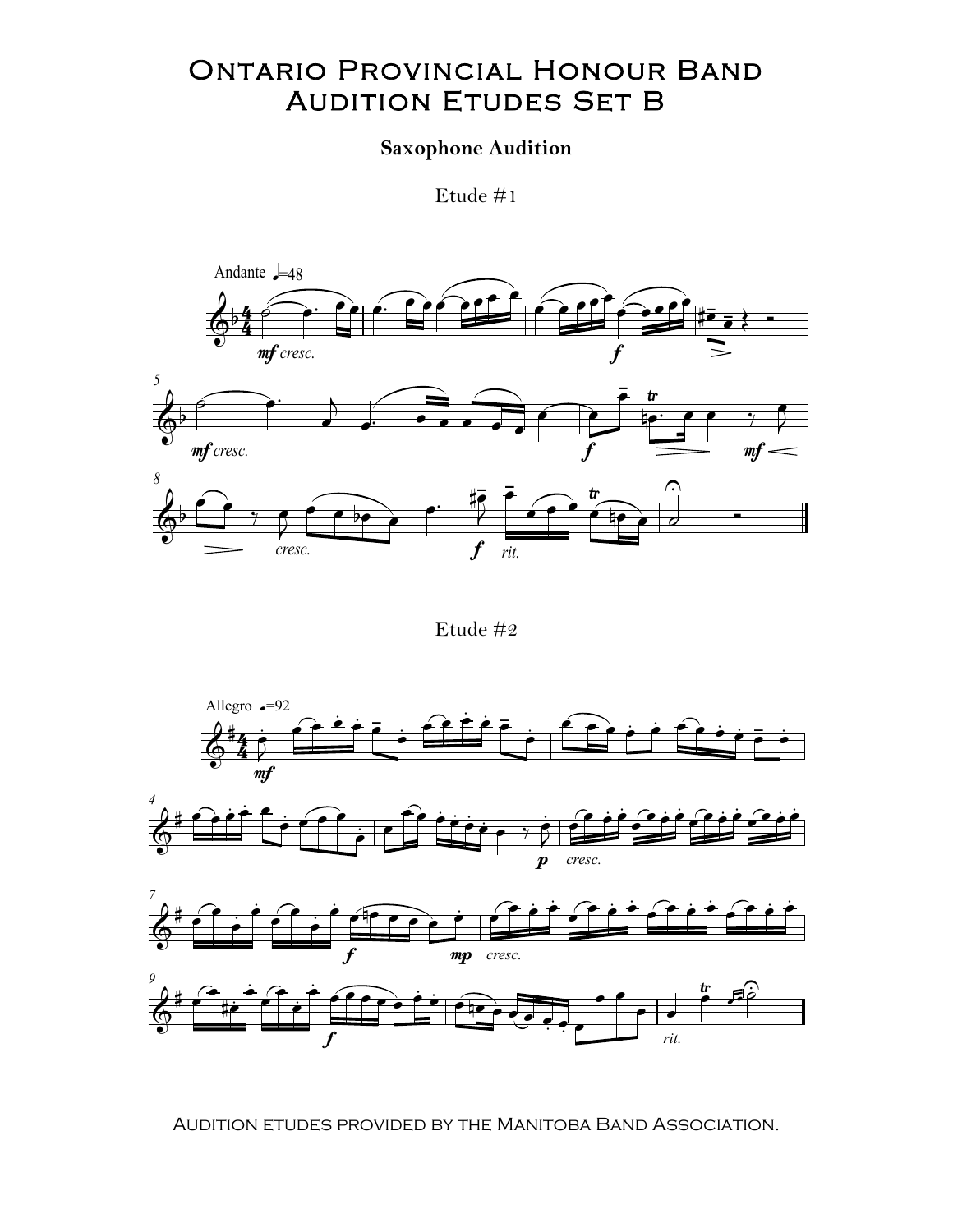## ONTARIO PROVINCIAL HONOUR BAND ONTARIO PROVINCIAL HONOUR BANI<br>AUDITION ETUDES SET B  $\overline{ }$

Etude #3



Audition etudes provided by the Manitoba Band Association.